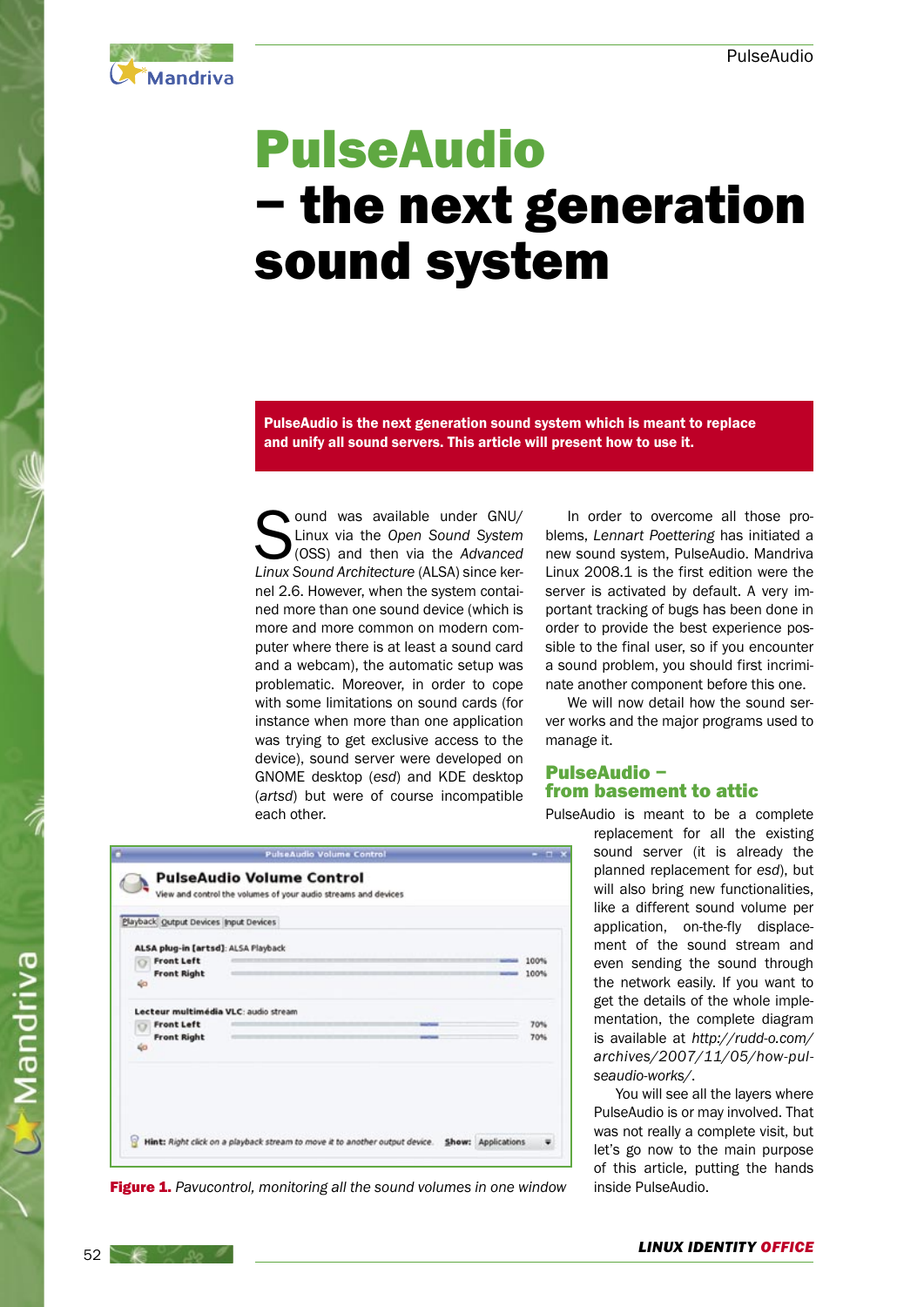

# PulseAudio in practice

Since the server is new, there are many tools available to adjust and monitor the server behavior. We will review most of them, but to be completely fair, even if the server version seems "unstable" (i.e. below 1.0), no error was noticed during the tests (thanks Colin for the great job he did in including the server in the distribution). To be more complete, all the sound experience was perfect on a system containing an integrated sound system, a webcam and a PCI SB Live!, including the full 5.1 surround experience.

Since some tools are used to monitor the server in action, they may not installed by default (for instance pavumeter). If you want or need them, just install them using the graphical package installer drakrpm/rpmdrake or from the command line via urpmi.

## Pavucontrol

PulseAudio Volume Control (Pavucontrol) is the graphical application allowing to mix the sound volume on the fly. It works on hardware volume but also provides a per application volume. This flexibility permits to hear in the background your favorite song while watching a flash video on a web site. An an illustration, we see on the Figure 1 the volume for artsd is 100% but the sound for the vlc application (Video Lan Client) in only at 70%.

Being able to define the sound volume from only one place is really a major improvement and would be already a good justification to switch to PulseAudio. In fact, you are probably familiar with the problem arising when you want to temporarily reduce the volume of one application (for instance Amarok) in order to listen to another application (VLC). Before, you would need to show the Amarok main window, reduce the sound volume, go back to the vlc application and then listen to it. Now you can do this all in once using the main PulseAudio synthetic window!

Another very interesting feature comes from the possibility to

|    | Playback Output Devices Input Devices                                                                                                                              |              |
|----|--------------------------------------------------------------------------------------------------------------------------------------------------------------------|--------------|
| ŃО | ALSA plug-in [artsd]: ALSA Playback<br><b>Front Left</b><br><b>Front Right</b>                                                                                     | 100%<br>100% |
|    | Lecteur multimédia VLC: audio stream<br><b>Front Left</b>                                                                                                          | 70%          |
| 40 | Freiburg Stream Mark & ALSA PCM on surround51:1 (ADC Capture/Standard PCM Playback)<br>ALSA PCM on surround51:0 (AD198x Analog) via DMA<br><b>Terminate Stream</b> | 70%          |

Figure 2. Moving on the fly the VLC audio flow. In order to complete this action, right click below the application name, select Move Stream and redirect to the desired output (the actual flow is indicated by the check mark located on the left of ALSA PCM... (ADC Capture...))

|                              | <b>PulseAudio Volume Meter</b>                                                                                          |
|------------------------------|-------------------------------------------------------------------------------------------------------------------------|
| x.                           | <b>PulseAudio Volume Meter</b><br>Showing signal levels of ALSA PCM on surround51:1 (ADC Capture/Standard PCM Playback) |
| <b>Front Left</b>            |                                                                                                                         |
| <b>Front Right</b>           |                                                                                                                         |
| <b>Rear Left</b>             |                                                                                                                         |
| <b>Rear Right</b>            |                                                                                                                         |
| <b>Front Center</b>          |                                                                                                                         |
| <b>Low Frequency Emmiter</b> |                                                                                                                         |

Figure 3. Real-time monitoring of the sound output on each channel in a 5.1 "surround" system

| PulseAudio Manager<br>View and control the internals of your sound server |            |                                      |                                        |                |
|---------------------------------------------------------------------------|------------|--------------------------------------|----------------------------------------|----------------|
| Server Information Devices Clients Modules Sample Cache                   |            |                                      |                                        |                |
| <b>Server Information</b>                                                 |            |                                      |                                        |                |
| Server Name:                                                              | pulseaudio |                                      |                                        |                |
| Server Version:                                                           | 0.99       |                                      |                                        |                |
| Default Sample Type:                                                      |            | s16le 6ch 44100Hz                    |                                        |                |
| Host Name:                                                                | localhost  |                                      |                                        |                |
| User Name:                                                                | stephane   |                                      |                                        |                |
| Default Sink:                                                             |            |                                      | alsa output pci 1102 2 alsa playback 0 |                |
| Default Source:                                                           |            | alsa input pci 1102 2 alsa capture 0 |                                        |                |
| <b>Client Information</b>                                                 |            |                                      |                                        |                |
| Linked to Library Version:                                                | 0.9.9      |                                      |                                        |                |
| Compiled with Library Version: 0.9.9                                      |            |                                      |                                        |                |
|                                                                           |            | <b>R</b> Disconnect                  | Statistics                             | <b>Lionari</b> |

Figure 4. PulseAudio main control window. You will get the main server parameters in the first tab and in the other tabs, all the hardware and virtual devices managed by the server. This graphical manager should help you in controlling everything is in place and working as expected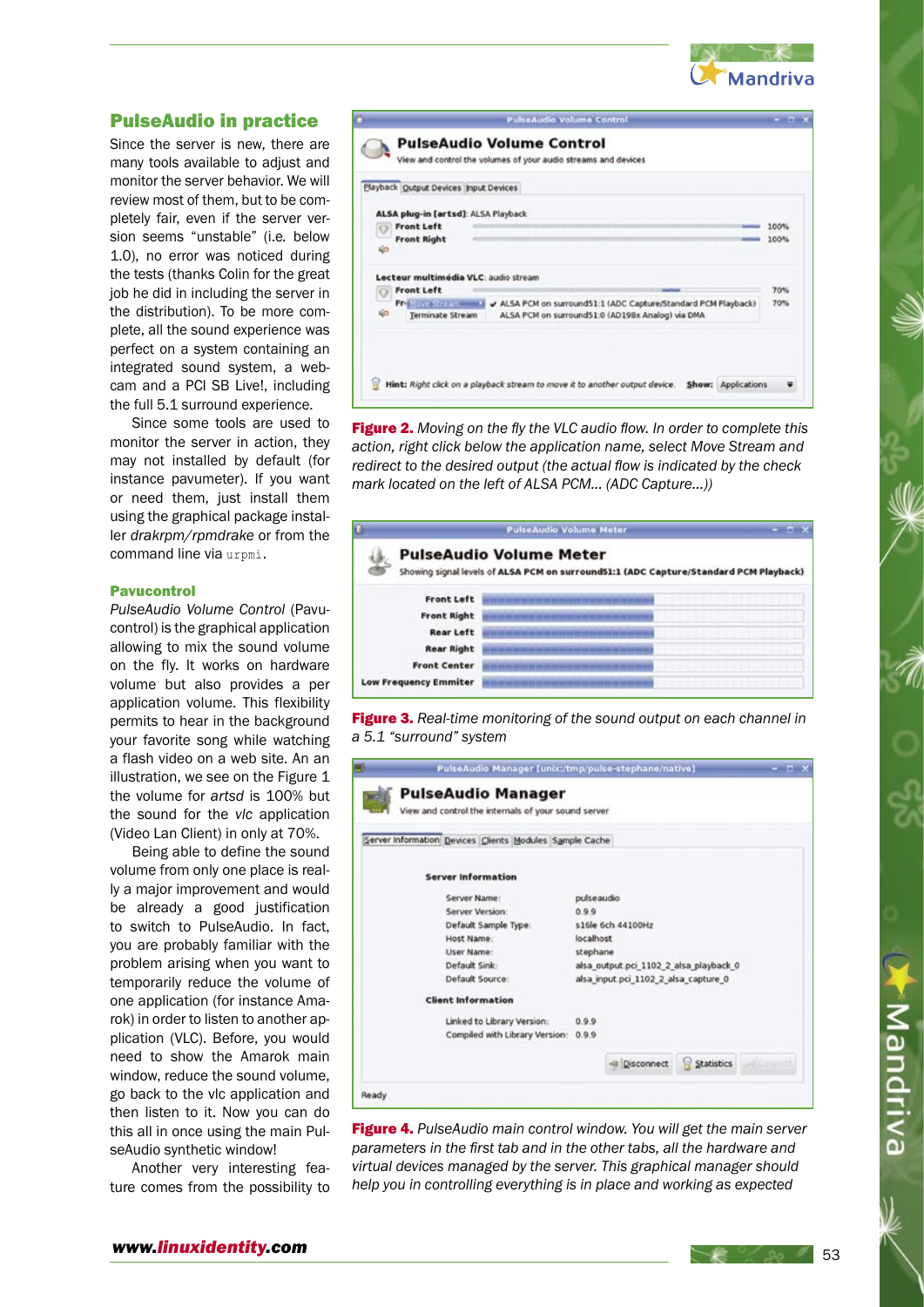

| <b>Statistics</b>                              |         |                                                                                                                          |
|------------------------------------------------|---------|--------------------------------------------------------------------------------------------------------------------------|
| <b>Memory Block Statistics</b>                 |         |                                                                                                                          |
| <b>Currently Allocated Memory Blocks:</b>      |         | 39                                                                                                                       |
| Current Total Size of Allocated Memory Blocks: |         | 207.6 KiB                                                                                                                |
|                                                |         | 493157                                                                                                                   |
|                                                |         | $2.7$ GiB                                                                                                                |
| Total Size of Sample Cache:                    |         | 0B                                                                                                                       |
|                                                | Refresh | Close                                                                                                                    |
|                                                |         | All Allocated Memory Blocks During Daemon Lifetime:<br>Total Size of All Memory Blocks Allocated During Memory Lifetime: |

**Figure 5.** Memory usage by the server available under the Paman Statistics tab

move on-the-fly the destination of an audio stream. In order to do so, right click on the application in Pavucontrol (see Figure 2), and redirect the sound to the desired device. This could be useful when you would like to send the sound flow of a DVD to your multimedia sound system (for the rest of your family) while still listening your favorite ogg song in your headphones.

#### Pavumeter

Pulseaudio Volume Meter (Pavumeter) shows in real time the audio volume level. This allows to monitor the mixer setting, this is in particuliar useful when you are fine tuning the individual sound level of your 5.1 sound system (see Figure 3).

#### Paman

PulseAudio MANager (Paman) is the central server manager. It contains the global properties of the server (version, state, default output), the hardware managed by the server, the clients connecting to the server, and the modules loaded at run time. The main window is presented in the Figure 4. Paman should only be necessary to control how the hardware is managed by PulseAudio since in most cases everything should work flawlessly.

In order to see the server in action, just press the Statistics button on the first tab of the window (see Figure 4). You will get the real-time report of the job done by the server like the memory blocks used by the server since the start of the computer, and details concerning the current sound output (see Figure 5).

#### Paprefs

PulseAudio Preferences (Paprefs) allows you to control the server.





From this interface, you will be able to redirect the sound output through the network and to share it to other computers on this network if they connect to the PulseAudio server. By default, no redirection is enabled, but in order to illustrate the sound redirection, the setup to allow an unrestrained connection to the server is presented in Figure 6.

This setup is very permissive, but do not forget that by default, Mandriva comes with a strict security policy, so if you really want or need to share the sound through the network, you will need to open the desired ports with drakfirewall (for instance the port 5353 for the zeroconf protocol).

Under the Multicast/RTP tab, you can define the rules for sharing the sound over the network (for instance to hear the latest Mozart requiem on all your home cinema system, a little bit like in a skyscraper lift...). In the Simultaneous Output tab, you can define a virtual device for aggregating all the hardware devices in one device, for instance to output on all sound cards the same sound at the same time.

### **PadevChooser**

Pulse Audio device Chooser (PadevChooser) is the desktop applet which permits rapidly to access to the principal PulseAudio preferences (see Figure 7).

More precisely, it allows to:

- $\blacksquare$  notify the user if a new sound device is available on the network,
- switch easily the default audio output device for the running graphical environment,
- start the other main Pulse-Audio programs (Pavucontrol, Pameter, Paman, Paprefs).

#### Pasuspender

Although a great work has been done in providing the most complete experience with PulseAudio and many applications, there is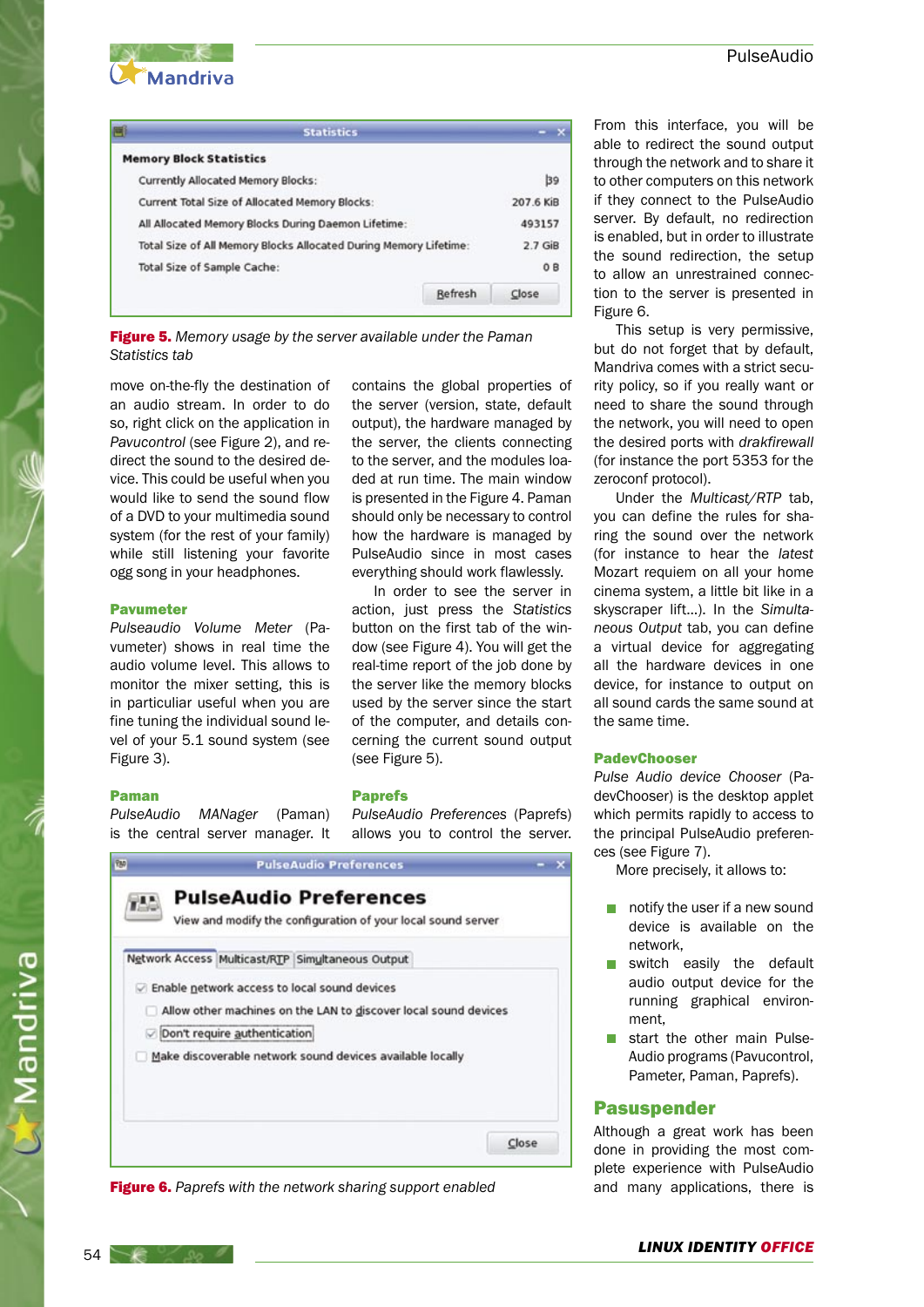

a domain where PulseAudio is not sufficiently supported yet, the proprietary applications like Skype. In order to temporarily disable the sound server for these applications, the developers have provided pasuspender. This will allow an easy migration if you have to use those problematic applications (RealPlayer seems still problematic also, while Flash-Player works flawlessly due to the presence of libflash support in PulseAudio).

To use it, you need to launch the program from a console:

Syntax: pasuspender 니 <program> Example: pasuspender skype

# Testing PulseAudio

It is not easy to present a sound server in a paper magazine, but we'll see in some images how you can migrate the sound flow from one sound card to another one. Launch the Pavucontrol application.

- $\blacksquare$  From a console, we will listen to a system sound, long enough to have the time to modify easily the sound destination: paplay /usr/share/sounds/ KDF\_Startup\_new.wav.
- In order to move the sound stream from the main sound card to the onboard sound card, right click on the flow assigned to "paplay: /usr/ share/sounds/KDE\_Startup\_new.wav" (between the "Front Left/Front Right" labels), a menu dialog opens up as presented in Figure 8.
- Select the second sound card (here "ALSA PCM on s u r r o u n d 5 1 : 0 (AD198xAnalog) via DMA") and relax the mouse button. The sound is now output on the other sound card as easily as this! Note that this will be available only for this audio stream and will last even after the end of the sound. In fact the mixer setting is automatically kept for



**Figure 7.** Padevchooser, the applet for easy access to the PulseAudio server

this application until you move its destination again (see Figure 9).

# Mastering PulseAudio

Although a great work has been done in Mandriva 2008.1, there may be specific cases were your system if not fully functional with PulseAudio. This can come from you specific sound card system, some problems with unusual programs. We present here some tips that may help you in getting the best experience possible in little time.

## Third party softwares

There are still some applications which cannot use the PulseAudio server natively. They most belong to the proprietary industry but some are free softwares programs and/or games. To get the best experience possible, you will need to adjust the parameters by editing some configuration files,

fortunately, most of the explanations are available at the address: http://www.pulseaudio.org/wiki/ PerfectSetup.

## Using a "surround" sound system

If you are the lucky owner of surround sytem (be it 5.1, 6.1, 7.1,...), you will need to activate this setup in PulseAudio since the auto-dectection from the server does not allow it (yet?). The draksound wizard (Figure 10) allows to configure a 5.1 system, but you may want to adapt to your own situation. In order to do so:

- Edit/etc/pulse/daemon.conf file and uncomment:
	- "; default-sample- ↵ channels =  $2"$  (remove  $\Box$ ";").
- Change "2" for taking into account the total amount of speaker (including the



Mandriva